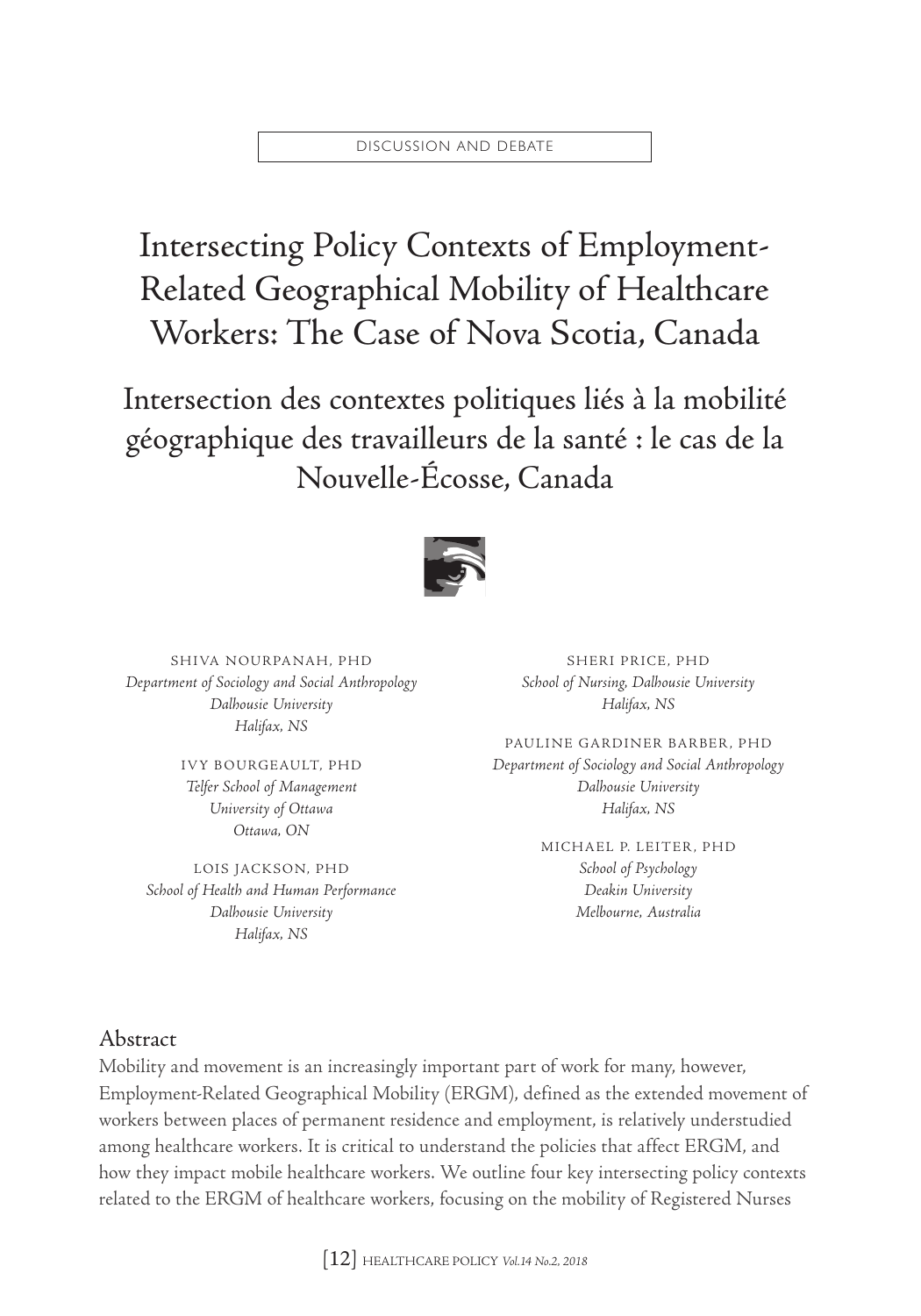(RNs), Licensed Practical Nurses (LPNs) and Continuing Care Assistants (CCAs) in Nova Scotia: international labour mobility and migration; interprovincial labour mobility; provincial credential recognition; and, workplace and occupational health and safety.

## Résumé

La mobilité et les déplacements sont de plus en plus importants au travail, cependant la mobilité géographique pour le travail (MGT) – soit le déplacement des travailleurs entre le lieu de résidence permanente et le lieu de travail – est relativement peu étudiée chez les travailleurs de la santé. Il est primordial de comprendre les politiques qui affectent la MGT ainsi que leur impact sur les travailleurs de la santé. Nous dégageons quatre contextes d'intersection politique liés à la MGT des travailleurs de la santé, notamment pour la mobilité des infirmières autorisées, des infirmières auxiliaires autorisées et des préposés aux soins prolongés en Nouvelle-Écosse. Ces contextes sont : la mobilité et la migration de la main-d'œuvre internationale; la mobilité de la main-d'œuvre interprovinciale; la reconnaissance provinciale des titres de travail; et la santé et la sécurité au travail.

 $\overline{\phantom{a}}$ 

MPLOYMENT-RELATED GEOGRAPHICAL MOBILITY (ERGM) IS DEFINED AS THE<br>mobility and extended travel or movement of workers between places of pern<br>residence and employment (Cresswell et al. 2016; Roseman et al. 2015). This<br>ity ma mobility and extended travel or movement of workers between places of permanent residence and employment (Cresswell et al. 2016; Roseman et al. 2015). This mobility may range from travel across international and interprovincial borders to secure work, to extended local and regional movement conducted as part of regular daily work schedules (e.g., home care workers). Scholars from across disciplines are paying increasing attention to ERGM and relevant theoretical perspectives in various sectors (Cresswell et al. 2016; Green 2004; Haan et al. 2014). The literature on the migration and mobility of healthcare workers both globally (for example, Kingma 2006; OECD and WHO 2010; OECD 2008) and locally (Fitzpatrick and Neis 2015) is also flourishing. These studies point to a variety of challenges and concerns arising from the ERGM of healthcare workers, ranging from braindrain, labour shortages and surpluses, and de-skilling, to the isolation and exclusion faced by foreign workers, as well as the specific vulnerabilities associated with healthcare work in the domestic sphere, as faced by home care workers.

It has been noted that geographical mobility among healthcare professionals takes place at higher rates compared to the general workforce, however, this mobility is mostly intraprovincial, rather than interprovincial, or in other words, between communities within the same province or territory (CIHI 2007). Relatively little is known, however, about the full spectrum of ERGM from international to local among healthcare workers in the Canadian context and the policies that influence and shape their mobility.

We focus on the mobility of Registered Nurses (RNs), Licensed Practical Nurses (LPNs) and Continuing Care Assistants (CCAs) into, within, and out of Nova Scotia, while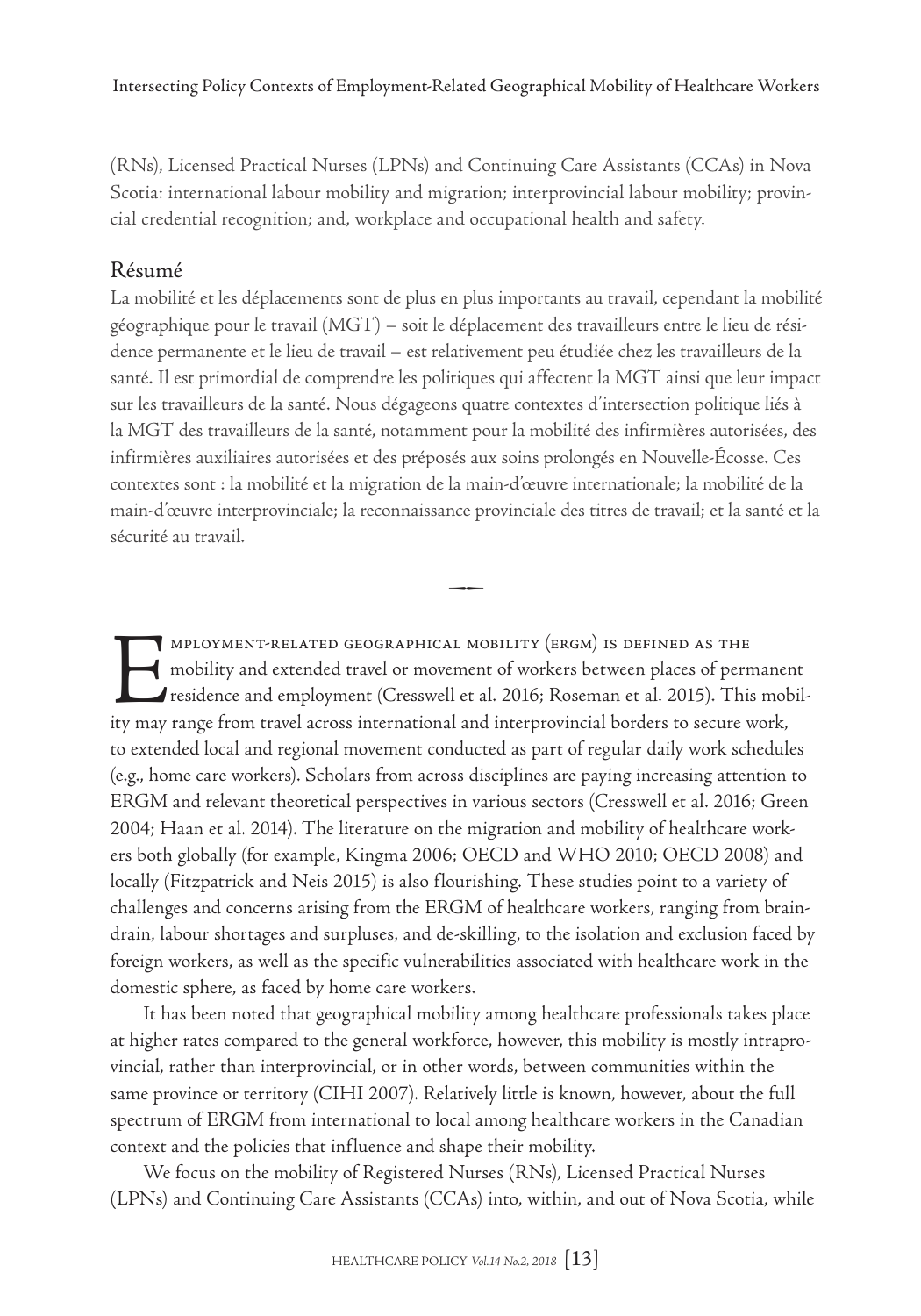acknowledging that healthcare workers with a range of professional and paraprofessional backgrounds engage in regular ERGM. These intersecting policy contexts are: international labour mobility and migration; interprovincial labour mobility; provincial credential recognition; and, workplace and occupational health and safety. There are important shortcomings in these policy contexts that render workers engaging in ERGM vulnerable to a range of challenges.

# Setting the Stage: Nova Scotia and the ERGM of Healthcare Workers

Many of the demographic characteristics of Nova Scotia are similar to those facing other provinces but are sufficiently exacerbated to warrant the label "canary in the coal mine" (Tutton 2008). Specifically, the ERGM of healthcare workers in Nova Scotia is occurring in a context characterized by:

- a large rural population;
- a declining and aging population;
- a declining and aging workforce;
- high rates of chronic diseases;
- out-migration; and
- an ongoing restructuring of the healthcare system.

Arguing from differing policy and academic perspectives, commentators suggest that a combination of these features produces a variety of labour shortages in the healthcare workforce (Province of Nova Scotia 2013b; Valiani 2012). Concurrently, workers' movements and mobility patterns into, out of, and within the province are occuring and may be increasing. The literature indicates that healthcare labour issues such as downsizing, casualization, the replacement of steady and stable jobs with shift work and the lack of guaranteed work hours and standardized patient-to-nurse ratios all make healthcare an "unfriendly" and difficult place to retain staff. Such factors may contribute to mobility, with Canada witnessing high rates of out-migration of nurses to the US (MacMillan 2013; McGillis Hall et al. 2013; Grinspun 2003).

# Methods

Policies and policy-related literature of relevance to the ERGM of healthcare workers was gathered between September 2012 and December 2015 yielding over 30 relevant English language documents and website content.<sup>1</sup> There were no limits placed on the dates of publications. Two main strategies were used to gather information:

1) Keyword searches in Google Scholar, JSTOR, EBSCOhost, MEDLINE, and ScienceDirect amongst others.<sup>2</sup> Keywords included (but were not limited to) healthcare, human resources, Nova Scotia, labour mobility, demographics, immigration,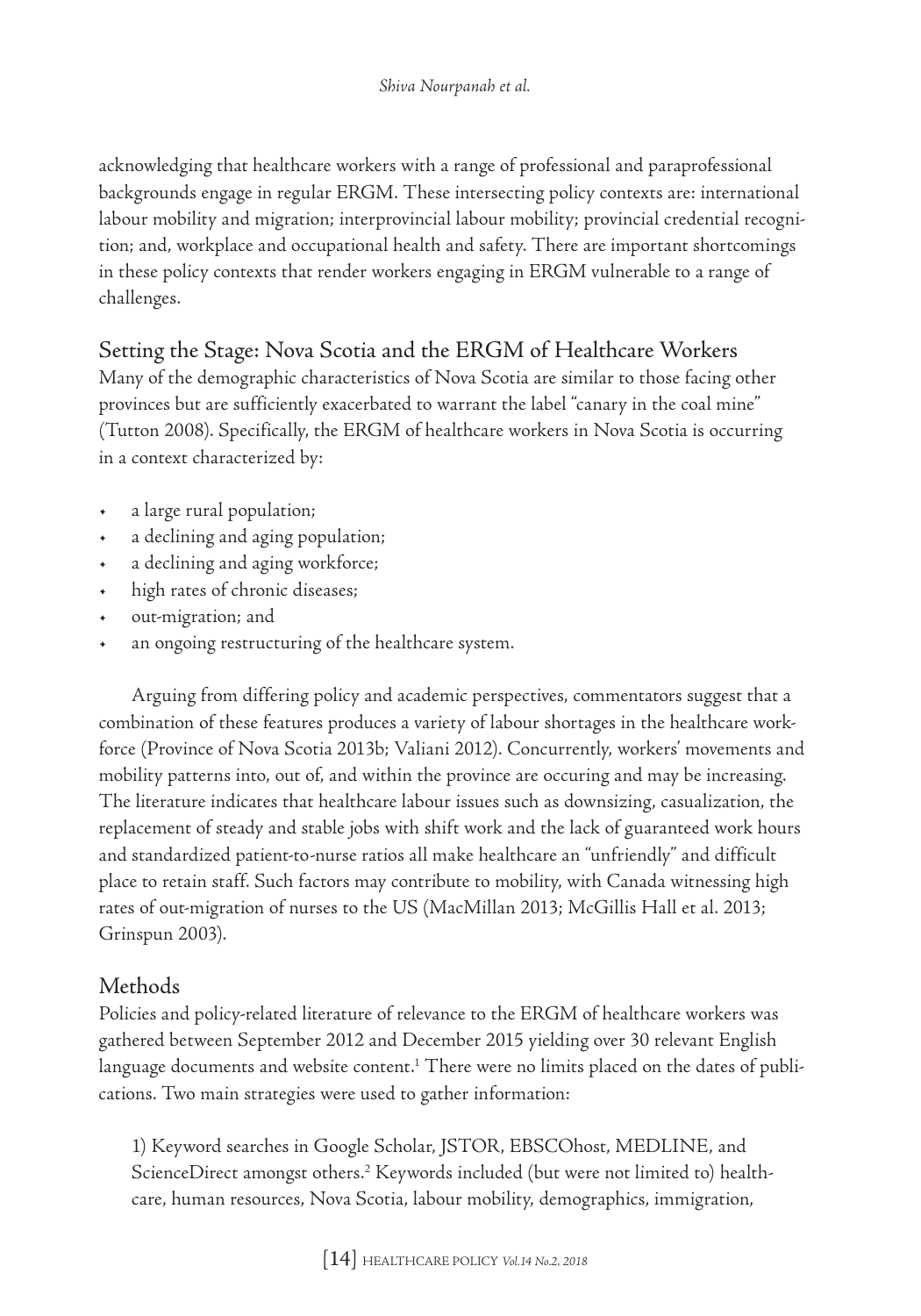outmigration, healthcare jobs, temporary foreign workers, mobility, vehicles, road, driving, commuting, motor vehicle accidents, and occupational safety and various permutations thereof.

2) Review of the official websites of government agencies, research institutions and think tanks. These agencies/institutions/think tanks included Statistics Canada, Health Canada, Citizenship and Immigration Canada, the Labour Mobility Coordinating Group, the Government of Nova Scotia, and the Healthcare Human Resource Sector Council.

Our study is limited to public documents and to key policies related to ERGM during the period of data collection. Four people from relevant stakeholder agencies were consulted during the final phases of this study as our research clarified the key agencies and their role. These agencies include the provincial College of Registered Nurses, the Nova Scotia Nurses' Union, the Nova Scotia Office of Immigration, and the Department of Health and Wellness. Our consultations augmented the policies extracted through our online searches and provided additional insight. Although the original project design included physicians, midwives and social workers, we limited ourselves to the study of nurses and CCAs, where information was more readily available. We acknowledge our study does not capture all policies that may affect the ERGM of healthcare workers, but it provides an overview of some general concerns and relevant policy contexts. We identified four key policy contexts following our review of the literature and websites, and discuss each of these contexts from the international to the local level, in turn below.

## *a) International Labour Mobility and Migration*

One of the key policy contexts related to the international mobility of healthcare workers is the Temporary Foreign Worker Program (TFWP), which is administered federally, and aims to fill labour shortages in the Canadian work force. Employers wishing to hire foreign workers under the TFWP need to obtain a Labour Market Impact Assessment (LMIA), which documents that an employer has searched for and failed to find a Canadian recruit, and has obtained a work permit for the worker they intend to hire. The TFWP is utilized by employers across Canada, in a variety of industries.

TEMPORARY FOREIGN WORKERS (TFWS) IN HEALTHCARE IN NOVA SCOTIA Nurses utilize the TFWP to move into Nova Scotia from overseas and work in the province. During the 2008–2015 period, there were 1,022 TFW positions on approved LMIAs – that is, where the request of the employer to hire a TFW was approved by the federal government – in the health occupations in Nova Scotia (Government of Canada 2016). Information requested from Citizenship and Immigration Canada (CIC – renamed to Immigration, Refugees and Citizenship Canada in 2015) suggests a limited number of work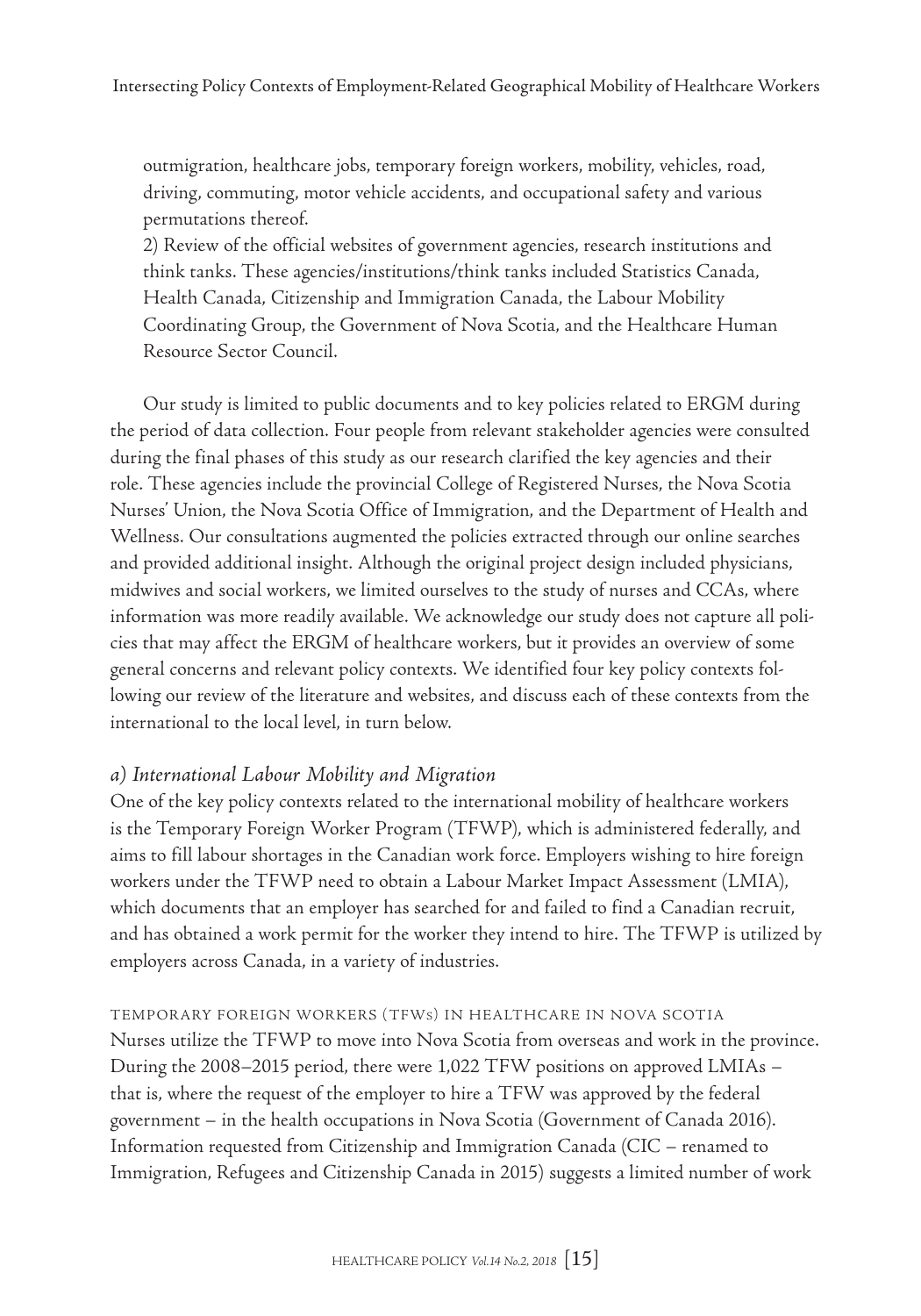permits have been issued in Nova Scotia. Between the years 2009–2014, the CIC issued 135 work permits for the following three categories: RNs and registered psychiatric nurses; general practitioners and family physicians; and LPNs. Of these three categories, LPNs were the most populous (95 permits). Further details about the employers of these workers were not available for analysis. However, statistics reported by the College of Licensed Practical Nurses, Nova Scotia, indicate that during the period 2012–2016, the profession registered an average of 302 new LPN registrants a year, thus it can be deduced that the figure provided by CIC represents a significant portion of newcomer LPNs (CLPNS, 2016).

## FEDERAL AND PROVINCIAL REGULATION OF TFWS

CIC and Employment and Skills Development Canada regulate the entrance of workers into the country; however, once they are working in Nova Scotia, provincial labour legislation applies. The Worker Recruitment and Protection Act has portions that amend the Labour Standards Code to provide protections for foreign workers. These portions include provisions such as prohibiting the charging of recruitment fees to foreign workers coming to Nova Scotia, prohibiting employers from reducing wages or any other condition of employment that the employer agreed to provide at the time of recruitment, and prohibiting a recruiter or employer from retaining a worker's property, e.g., a passport or work permit.

# *b) Interprovincial Labour Mobility*

The constitutional right to move for employment for Canadian citizens and permanent residents within Canada is supported at the national level through the Agreement on Internal Trade (AIT). The AIT has the explicit aim of eliminating unnecessary interprovincial barriers to the free movement of workers, goods, services and investments, including achieving full labour mobility for workers in regulated occupations in Canada. This applies to the labour mobility among healthcare workers. The implementation of the AIT remains problematic, with each province listing occupations where exceptions to full labour mobility are maintained. Nova Scotia maintains seven such exceptional occupations. LPNs are the only one of these seven exceptional occupations relevant to this study. Practitioners in these exceptional occupations must undergo additional procedures before they can practice in Nova Scotia (Province of Nova Scotia 2013b).

# *c) Credential Recognition, Provincial Licensure and Fairness Legislation*

Credential recognition and provincial licensure as it relates to ERGM is particularly important for healthcare providers entering the country or crossing provincial boundaries. Health professions that are regulated (medicine, nursing, etc.) are regulated through provincial Colleges; each College has its own standards for assessing qualifications. Although competency exams for regulated health workers are delivered nationally (except in Quebec), practitioners are licensed and registered to practice by provincial/territorial professional regulatory bodies.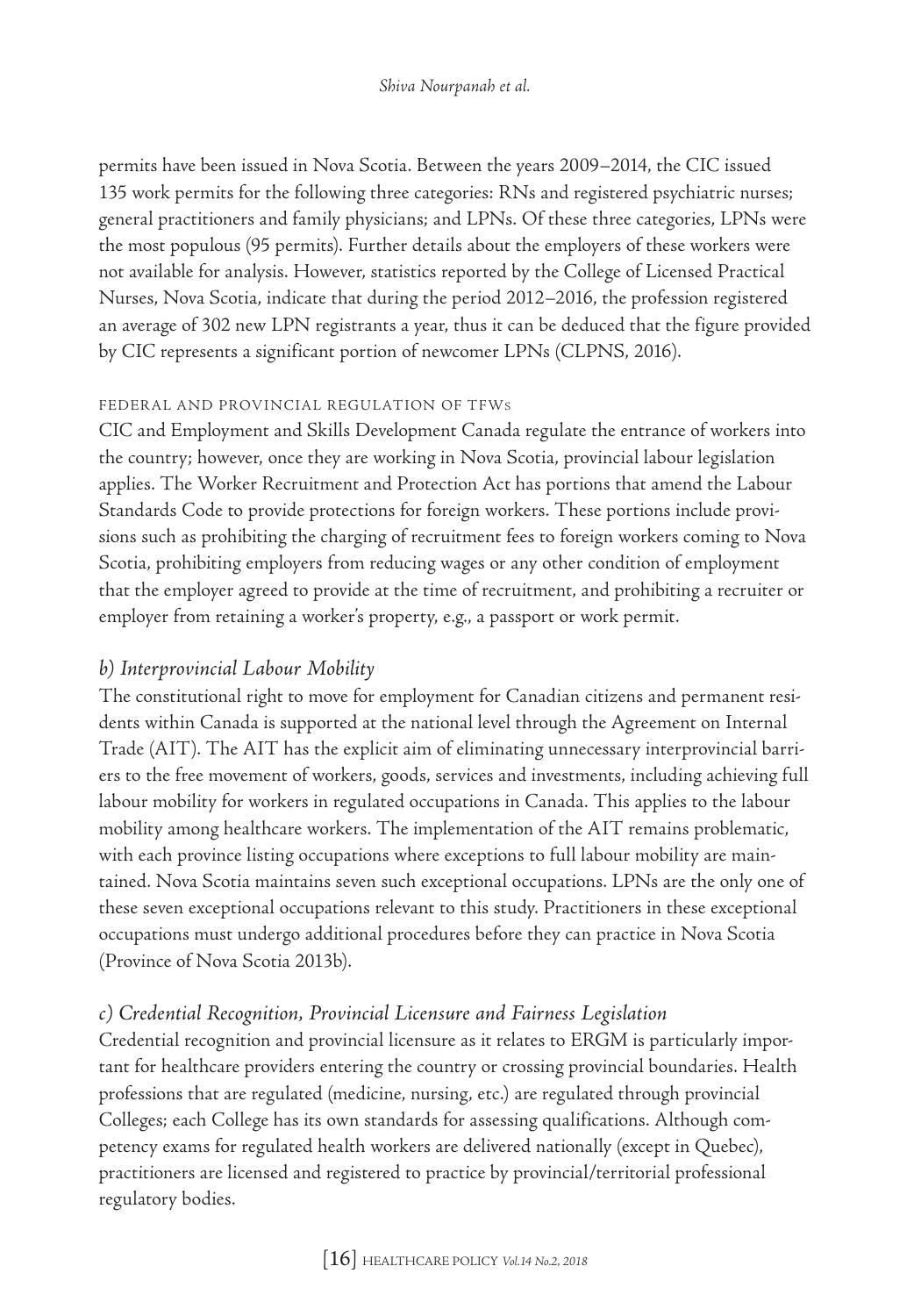In Nova Scotia, the College of Registered Nurses of Nova Scotia is the regulatory body for almost 10,000 RNs and nurse practitioners. LPNs are regulated by the College of Licensed Practical Nurses of Nova Scotia.<sup>3</sup> CCAs are not regulated, but since 2006, the provincial Department of Health and Wellness has required certification. Because of the challenges of credential recognition, regulatory bodies themselves have come under increasing oversight. In Nova Scotia, the Fair Registration Practices Act (FRPA) "governs the process a regulatory body follows to register a person who applies to practice as a member of that occupation" (Province of Nova Scotia 2013). According to FRPA, "registration must follow a fair procedure and be transparent, objective, and impartial" (Province of Nova Scotia 2013).

### *d) Workplace and Occupational Health and Safety*

#### LEGISLATION AND COLLECTIVE AGREEMENTS

General workplace safety in Nova Scotia is governed by two complementary pieces of legislation: the *Workers Compensation Act* and the *Occupational Health and Safety Act*. The healthcare sector is also regulated through the *Co-ordinated Home Care Act*, that sets out the legal framework through which services may be offered to eligible Nova Scotians in their homes (NS Legislature 1990: 1–2). These pieces of legislation, however, do not contain any direct mention of geographic mobility of healthcare workers.

The Nova Scotia Government and General Employees Union maintains collective agreements with the Nova Scotia Health Authority and other healthcare workers such as schedulers, home support, and long-term care. The Nova Scotia Nurses' Union negotiates collective agreements for nurses in their union employed in acute care, long-term care and home care. In these agreements, the basic parameters that govern travel for work duties are set, including reimbursements, monthly allowances and mileage. There are also many private agencies offering home care services in Nova Scotia, not all of whom employ unionized workers. For these agencies, the private contract between the employer and worker governs the conditions of their mobility.

WORKPLACE AND OCCUPATIONAL HEALTH AND SAFETY OF TFWS IN HEALTHCARE Many TFWs are in-home caregivers, who are trained healthcare professionals or para-professionals, and they face a unique set of workplace safety issues. Several scholars considered TFWs to be "precarious migrants" (Goldring and Landolt 2013: 207; Sikka et al. 2011). Their international ERGM prevents them from having rights similar to local workers and thus potentially affecting their safety concerns. The intersection of precarious migration and low-status domestic work leads to a potentially vulnerable labour situation: "… given domestic workers' precarious economic and (often) immigration status, many workers would minimize the problems they encountered" (Hanely et al. 2010: 430–31).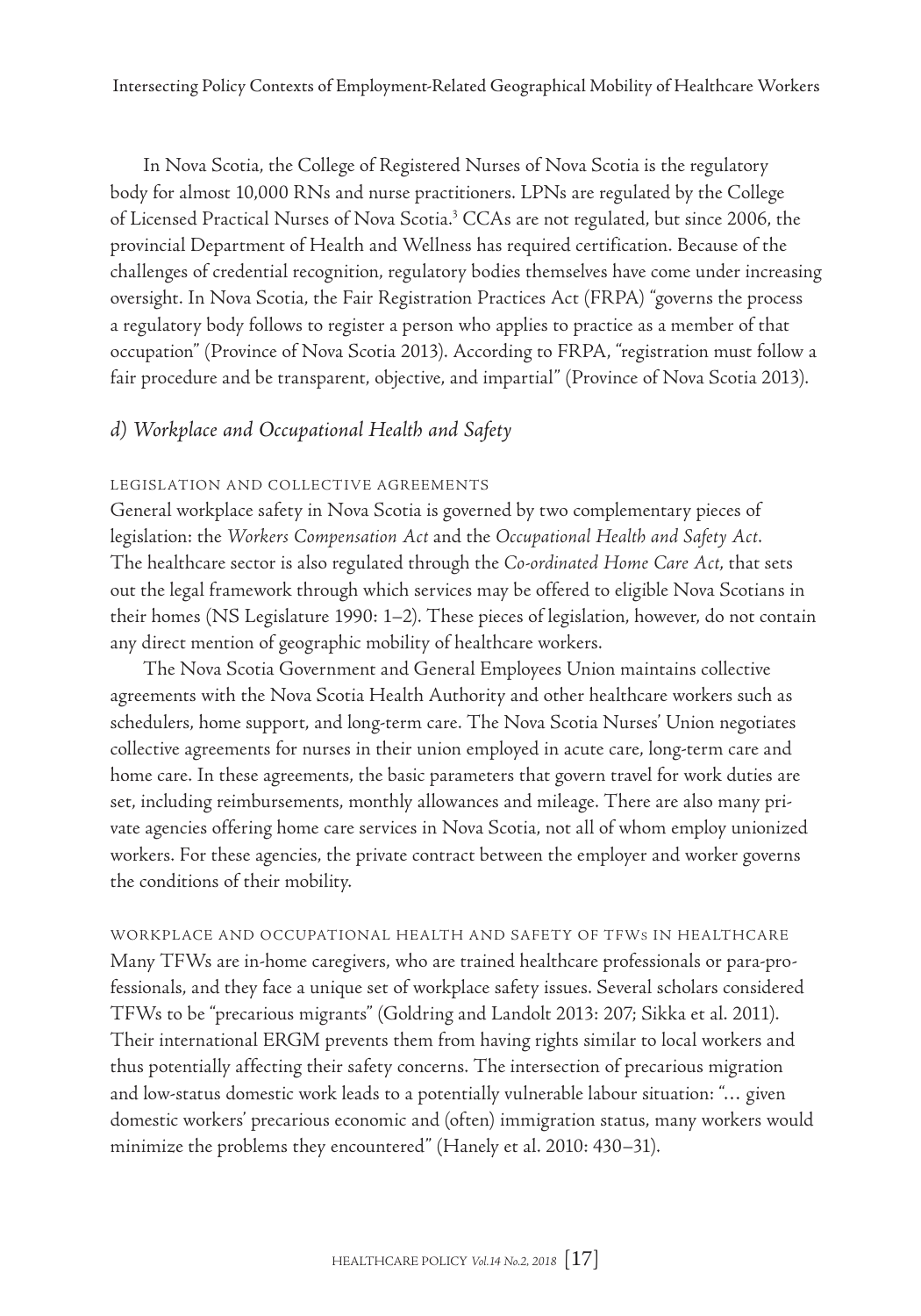### SAFETY IN HOMES AND ON THE ROAD: LOCAL MOBILITY AND OCCUPATIONAL AND HEALTH SAFETY

ERGM-related occupational health and safety concerns for healthcare workers arise particularly in home care. Fitzpatrick and Neis (2015) note that musculoskeletal disorders, the potential for facing violence and abuse (verbal, physical or sexual), and exposure to communicable diseases and allergens are common. They draw attention to how "[v]iolence in these workplaces is under-reported, and is often tolerated by workers when the clients have dementia" (Fitzpatrick and Neis 2015: 49).

In the *Occupational Health and Safety Act*, Section 82.15 exempts "employers with multiple temporary workplaces" from conducting violence risk assessments at each individual workplace if an assessment and prevention plan covering all "similar workplaces" is drawn up and "takes into account the circumstances and interactions that an employee is likely to encounter in the performance of their work" (NS Legislature 2015). Employers of home care providers would fall into this category.

Lippel and Walters (2014) have examined occupational health and safety policy challenges in different "facets" of mobile workers' lives, such as "getting to work" (p. 6). They note the health and safety challenges in getting to work by car, including "the quality and maintenance of vehicles, the road conditions, the abilities of the driver, and the challenges of the road for particular workers" (p. 6). They argue that there are regulatory gaps in each of these areas and there is a need for regulations. They suggest that there are "a broad range of mobile workers" who are "invisible to regulators and, to some extent, to unions," (p. 86) such that there is a lack of adequate regulation and health and safety concerns.

#### Discussion

The four policy contexts noted above indicate a lack of congruence and critical blind spots, findings supported in the broader health workforce literature (Bourgeault et al. 2014). This may arise from the fact that policies are often developed in different policy communities (international, interprovincial, provincial and the workplace), and there may be little or no knowledge concerning the impact on mobile health workers.

In international migration, cross-border mobility has long-reaching impact on the worker's residence, labour protection rights, and occupational health and safety. Credential recognition affects both international and interprovincial mobile healthcare workers. Federal arrangements that are put in place to facilitate interprovincial mobility do not require mandatory compliance, leaving provinces to develop their own monitoring mechanisms. Consequently, no measures are in place to ensure these mechanisms operate consistently.

In regards to the workplace and occupational health and safety, regular ERGM conducted by healthcare workers raises a number of issues that various policies address in a haphazard or arbitrary manner. For unionized workers, some protections are afforded by their collective agreements, however, for non-unionized workers, the conditions of their mobility are governed by private contracts.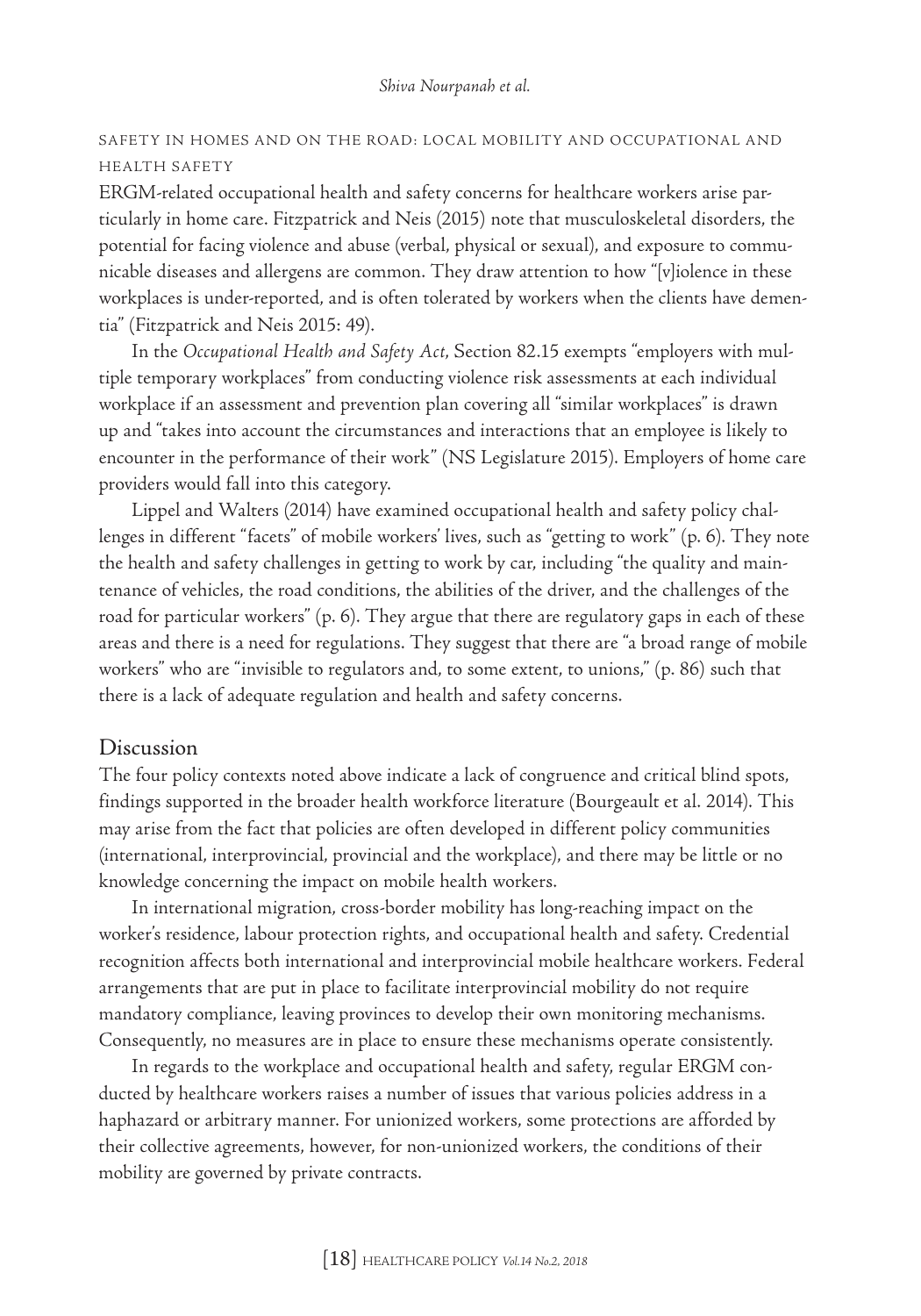These concerns are situated within a burgeoning literature exploring the unique features, challenges and concerns regarding ERGM. Given that the demographic and policy trends affecting ERGM in Nova Scotia have not significantly changed since the original research was conducted, we suggest our findings have continued relevance. Our research highlights the need for a more comprehensive, consistent and inter-sectoral set of governance mechanisms for ERGM of healthcare workers, by identifying points at which current practice places responsibility on individuals that would be better placed on institutions. For example, mobile employees carry disproportionate responsibility for occupational safety when driving or at remote settings. Inconsistencies across employers and across jurisdictions serve to aggravate that imbalance by introducing greater uncertainty for employees. Consistent policies would help to sustain a mobile workforce while reducing undue strain on individual employees regarding their mobility along the spectrum of ERGM. We call for congruence between policies to encourage greater harmonization across jurisdictions. Comprehensive and consistent policies and processes are needed to address the many challenges confronting mobile health workers and to support them to meet both the health system demands and the health needs of the population.

### *Notes*

1. This time frame reflects the first phase of the SSHRC-funded project "On The Move: ERGM in the Canadian Context." During this phase, the research team gathered information to provide some understanding and background of policies influencing ERGM among Nova Scotia healthcare workers. A version of this paper was presented at the Annual Canadian Sociology Association, Ottawa, June 6, 2015, and subsequently revised for the current 'Discussion and Debate' paper.

2. A full list of the databases maintained by Dalhousie Libraries, where the keyword searches took place, can be found at http://dal.ca.libguides.com/az.php.

3. A draft Act for a new nursing regulator combining these two colleges was submitted to government on February 12, 2018 (https://crnns.ca/about-crnns/ creation-of-one-nursing-regulator-in-ns/).

## *Acknowledgements*

The *On the Move Partnership: Employment-Related Geographical Mobility in the Canadian Context* is a project of the SafetyNet Centre for Occupational Health & Safety Research at Memorial University. On the Move is supported by the Social Sciences and Humanities Research Council through its Partnership Grants funding opportunity (appl. ID 895-2011- 1019), the Research and Development Corporation of Newfoundland and Labrador, the Canada Foundation for Innovation, and numerous university and community partners in Canada and elsewhere. The authors would also like to acknowledge funding provided by Canadian Institutes of Health Research Institute of Gender and Health Research Chair in Gender, Work and Health Human Resources.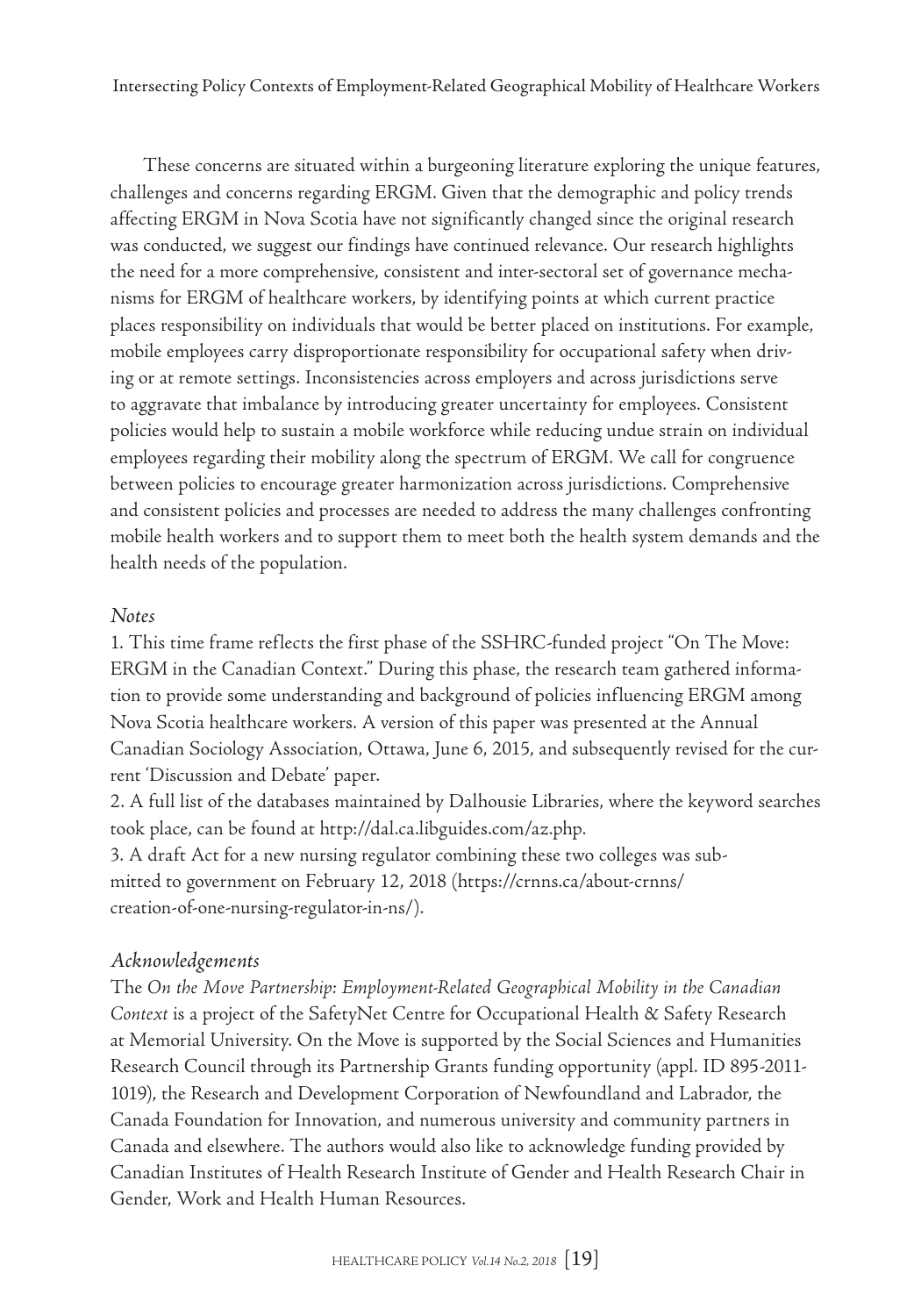*Correspondence may be directed to: Shiva Nourpanah, Department of Sociology and Social Anthropology, Dalhousie University, Halifax, NS;* e-*mail: shiva.nourpanah@gmail.com*

### *References*

Bourgeault, I., C. Demers, Y. James and E. Bray. 2014. *The Need for a Pan-Canadian Health Human Resources Strategy*. Conference White Paper – Working Drafts. Retrieved October 15, 2018. <https://smith.queensu.ca/ insight/system/files/2014-WhitePaper-Bourgeault.pdf>.

Canadian Institute for Health Information (CIHI). 2007. Distribution and Internal Migration of Canada's Physician Workforce. Ottawa, ON: Author. Retrieved November 12, 2018. <https://secure.cihi.ca/free\_ products/2007\_phys\_EN\_web.pdf>.

College of Licensed Practical Nurses Nova Scotia (CLPNNS). 2017. Annual Reports 2016. Retrieved May 15, 2018. <http://clpnns.ca/wp-content/uploads/2015/09/2016-Annual-Report.pdf>.

Cresswell, T., S. Dorow and S. Roseman. 2016. "Putting Mobility Theory to Work: Conceptualizing Employment-Related Geographical Mobility." *Environment and Planning A: Economy and Space* 48(9): 1787–1803.

Fitzpatrick, K. and B. Neis. 2015. "On the Move and Working Alone: Policies and Experiences of Unionized Newfoundland Home Care Workers." *Policy and Practice in Health and Safety* 13(2): 47–67.

Goldring, L. and P. Landolt. 2013. *Producing and Negotiating Non-Citizenship: Precarious Legal Status in Canada*. Toronto: University of Toronto Press.

Government of Canada. 2016. "Annual Labour Market Impact Assessment Statistics 2007–2014." Retrieved October 27, 2016. <http://www.esdc.gc.ca/en/reports/foreign\_workers/2014/lmia\_annual\_statistics/skill\_ type.page?#ns>.

Green, A. 2004. "Is Relocation Redundant? Observations on the Changing Nature and Impacts of Employment-Related Geographical Mobility in the UK." *Regional Studies* 38(6): 629–41.

Grinspun, D. 2003. "Part-Time and Casual Nursing Work: The Perils of Healthcare Restructuring." *International Journal of Sociology and Social Policy* 23: 54–80.

Haan, M., D. Walsh and B. Neis. 2014. "At the Crossroads: Geography, Gender and Occupational Sector in Employment-Related Geographical Mobility." *Canadian Studies in Population* 41(3–4): 6–21.

Hanley, J., S. Premji, K. Messing and K. Lippel. 2010. "Action Research for the Health and Safety of Domestic Workers in Montreal: Using Numbers to Tell Stories and Effect Change." *New Solutions: A Journal of Environmental and Occupational Health Policy* 20(4): 421–39.

Kingma, M. 2006. *Nurses on the Move: Migration and the Global Health Care Economy*. Ithaca, NY: ILR Press.

Lippel, K. and D. Walters. 2014. Employment-Related Geographic Mobility and Occupational Health and Safety Policy. (Draft Report).

MacMillan, K. 2013. "Not Dead Yet: The Spectre of Nursing Human Resource Shortages." *Nursing Leadership* 26: 1–4.

McGillis Hall, L., J. Peterson, S. Price, M. Lalonde and S. Macdonald-Rencz. 2013. "Stemming the Flow of Canadian Nurse Migration to the US." N*ursing Leadership* 26: 8–19.

Nova Scotia Legislature. 1990. *Co-ordinated Homecare Act*. Retrieved November 22, 2016. <http://nslegislature.ca/legc/statutes/coordhc.htm>.

Nova Scotia Legislature. 2015. *Violence in the Workplace Regulations*. Retrieved November 3, 2016. <https://www.novascotia.ca/just/regulations/regs/ohsviolence.htm>.

Organization for Economic Cooperation and Development (OECD) and World Health Organization (WHO). 2010. *International Migration of Health Workers*. Retrieved Nomvember 22, 2016. <http://www.who.int/hrh/ resources/oecd-who\_policy\_brief\_en.pdf>.